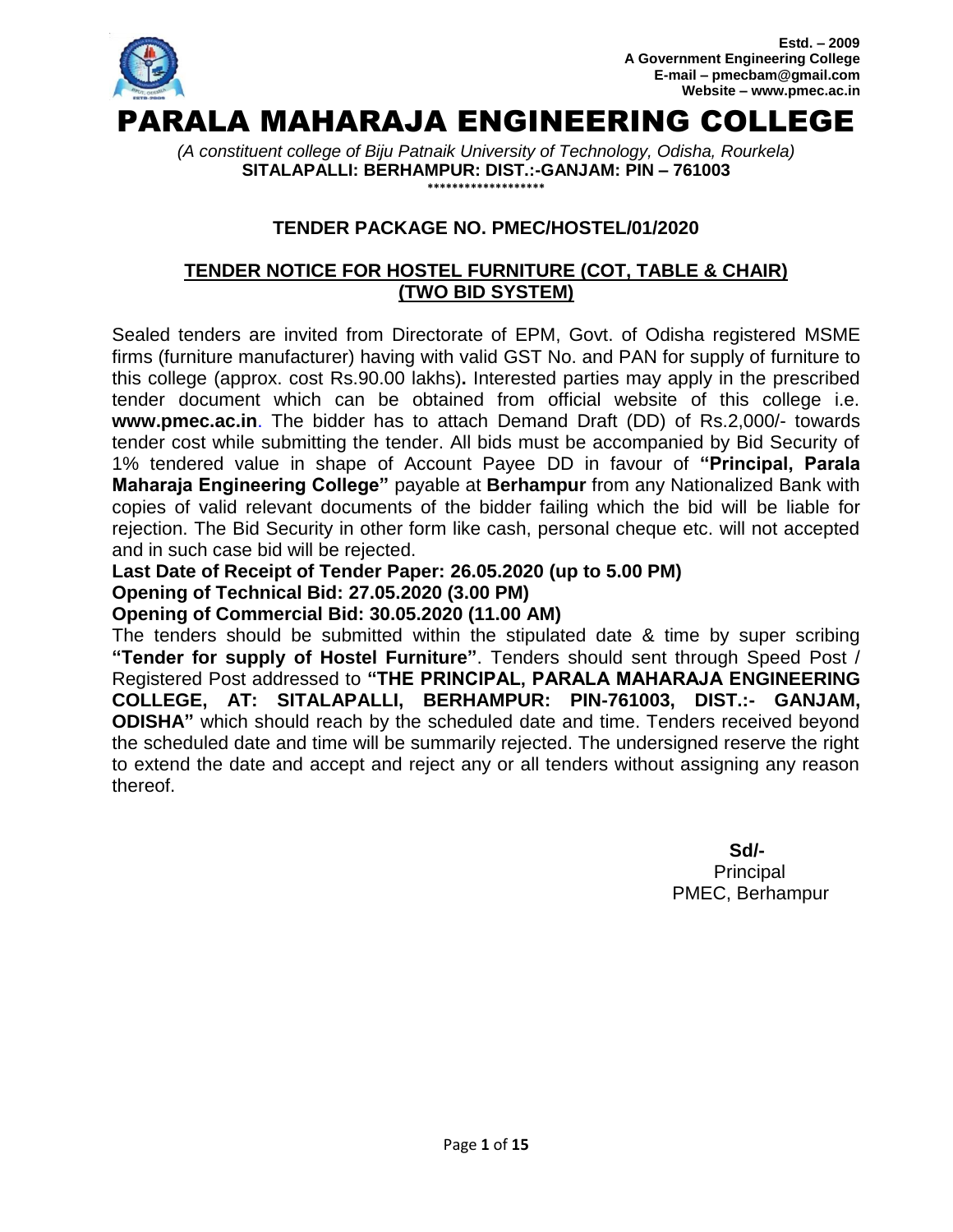# PARALA MAHARAJA ENGINEERING COLLEGE

**SITALAPALLI, BERHAMPUR, PIN – 761003, DIST.:- GANJAM, ODISHA**

## **GENERAL TERMS & CONDITIONS OF CONTRACT**

#### 1. **Eligible Goods and Services**

1.1 The Bidders shall quote the articles as per our specification.

#### 2. **Documents Establishing Bidder"s Eligibility & Qualification**

- 2.1 The Bidder shall furnish as part of the Bid the following Documents establishing Bidder's eligibility and qualification to perform the contract, to the Purchaser's satisfaction.
	- a) That the Bidder has financial, technical and production capacity necessary to perform the contract.
	- b) That the Bidders (in case of Registered suppliers) has executed supply of such items as mentioned in Schedule of Requirement of Goods to different Govt. Organisations.
	- c) Copies of valid GST Certificate, EPM Certificate, PAN and etc. shall be furnished by the Bidder and the originals of the above certificates shall be produced to the purchaser before placement of order.

#### 3. **Documents Establishing Goods Eligibility**

- 3.1 The goods offered against the schedule of requirement of goods should be in accordance with the stipulated specifications.
- 3.2 The documentary evidence may be in the form of literature, pamphlets, manuals etc..
	- a) Detailed description of goods with essential technical and performance characteristics.
		- b) The materials used should be durable.

#### 4. **Bid Price**

- 4.1 The Bidder shall quote their lowest possible price (in **Annexure-I**) (as per list of equipments for different categories enclosed in this tender document) & prices quoted by the Bidder shall be fixed during the Bidder's performance of the contract and not subject to any variation.
- 4.2 The contract price shall include the cost of the Goods, Charges towards Packing, forwarding, handling, insurance, freight, incidental service, installation & commissioning of the goods and training to the consignee's personnel at site.
- 4.3 The Bidder shall furnish the breakup of cost as follows solely for the purpose of facilitating the comparison of Bids only. The price must be stated separately for each item as mentioned in Annexure-I
	- a) Ex-Factory/ Ex-Warehouse/ Ex-Showroom/ off the self price
	- b) Packing, Forwarding and Handling charges
	- c) Insurance charges
	- d) Freight up to destination Institution.
	- e) Tax component (i.e Excise Duty, Sales Tax, VAT other levies) payable by the Consignee.
	- f) Delivery cost at site (including Tax Component)

#### 5. **Bid Security Deposit:**

- 5.1 All bids must be accompanied by the Bid Security @ not less than 1% (one percent) of the tender value in shape of Demand Draft only drawn in favour of **"Principal, Parala Maharaja Engineering College, Berhampur"** payable at Berhampur, **enclosed in sealed envelope, failing which the tender will be rejected.**
- 5.2 The bid security is required to protect the Purchaser against the risk of Bidder's conduct which would warrant the security's forfeiture.
- 5.3 Unsuccessful bidders' bid security will be discharged or returned as promptly as possible but not later than thirty (30) days after the expiration of the period of bid validity prescribed by the Purchaser.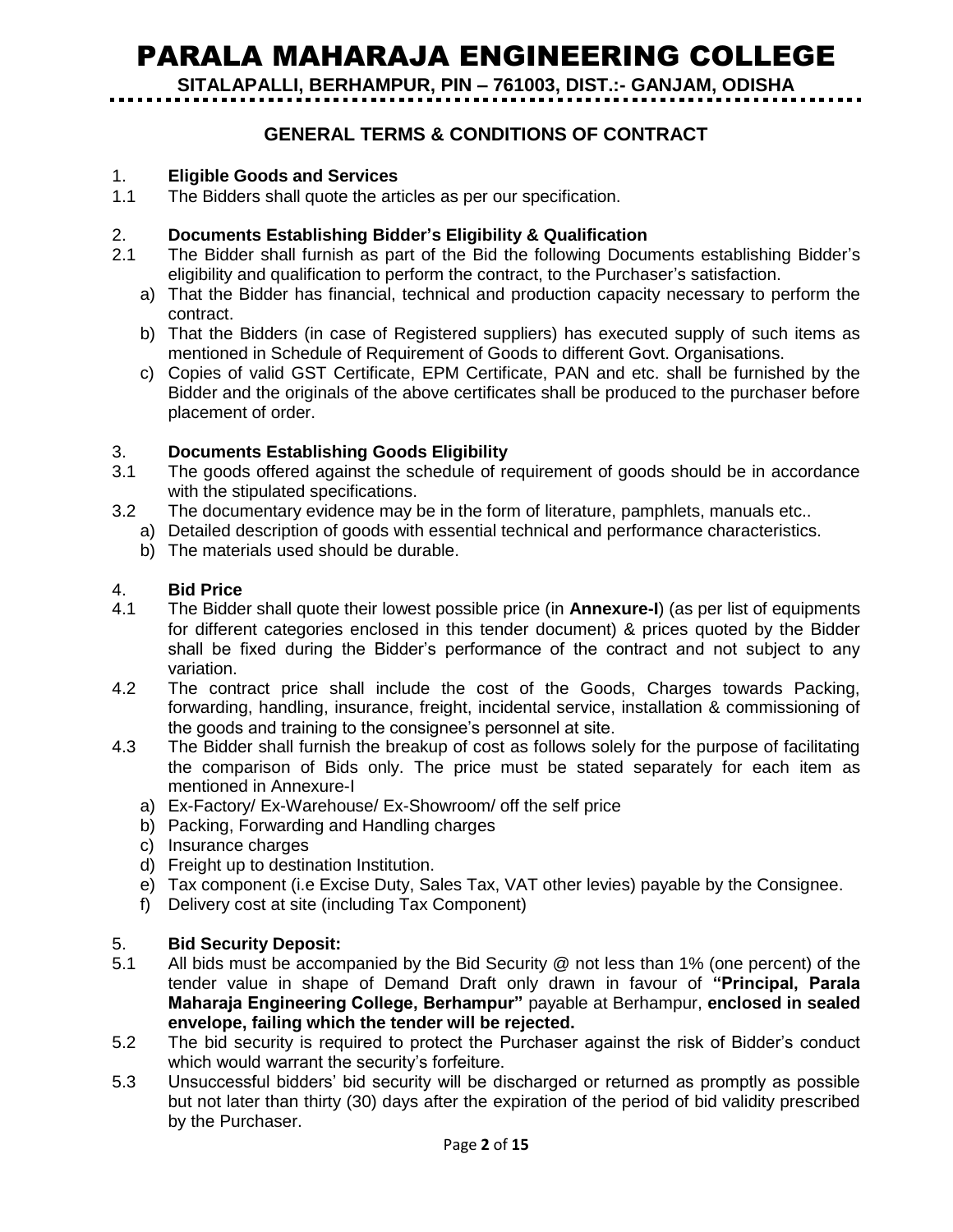- 5.4 The successful Bidder's bid security will be discharged upon the Bidder signing the contract and furnishing the performance security.
- 5.5 The bid security may be forfeited if a Bidder withdraws its bid during the period of bid validity. In the case of a successful Bidder, if the Bidder fails to furnish performance security in accordance with Clause-6.

## 6. **Performance Security**

- 6.1 The successful Bidder shall furnish Performance Security within 21 days after the Supplier's receipt of Notification of Award for an amount equivalent to 5% (Five Percent) of the Contract Price in the form of a irrevocable Bank Guarantee issued by a Nationalised Bank in favour of the Purchaser valid up to 60 days after the date of completion of performance obligations including warranty obligations. The Performance Security form is enclosed in **Annexure-II** of the Bid Document.
- 6.2 The Performance Security will be discharged by the Purchaser and returned to the Supplier not later than 60 days following the date of completing of the Supplier's performance obligations, including any warranty obligation, under the contract.
- 6.3 The Performance Security is liable to be deducted/ forfeited for any or all the following reasons:
	- a) Unusual delay in complying the order
	- b) Termination of contract for default.
	- c) Any default, failure or negligence in fulfilling the contract, Losses incurred by the Purchaser during guarantee / warranty period.

# 7. **Delivery of Goods**

The delivery of goods shall be made by the supplier in accordance to the order placed/ Notification of Award to the Consignee as shall be detailed in the Schedule of Requirement of Goods.

#### 8. **Inspection / Test**

- 8.1 The Purchaser or his representative shall have the right to inspect /examine / test the goods in conformity to contract awarded.
- 8.2 The inspection / examination / test may be conducted in the premises of the Supplier or at the goods final destination at the premises of the consignee, as will be decided by the Purchaser.
- 8.3 The purchaser's right to inspect / examine / test & where necessary to reject the goods after the goods arrival at the final destination, shall in no way be limited or waived by the reason of the goods having been inspected and tested by the manufacturer previously.
- 8.4 In case of any inspected / tested goods fail to confirm to the specification / working condition, the purchaser may reject them and the supplier shall replace/ repair the same free of cost to the purchaser.

#### 9. **Payment Terms**

- 9.1 No advance payment is allowed by the Purchaser to the supplier for any deal.
- 9.2 The standard payment terms (subject to recoveries, if any) upon submission of required documents shall be as follows:

**Full 100% payment shall be made after check / inspection / verification/successful test & demonstration/installation and commissioning/satisfactory training and final receipt and acceptance of goods by the consignee.**

#### 10. **Guarantee / Warranty for supply of Furniture.**

10.1 The Supplier warrants that the Goods supplied under the contract are new, unused, of the most recent or current models and incorporate all recent improvements in design and materials unless provided otherwise in the contract. The Supplier further warrants that the goods supplied under this contract shall have not defect arising from design, materials or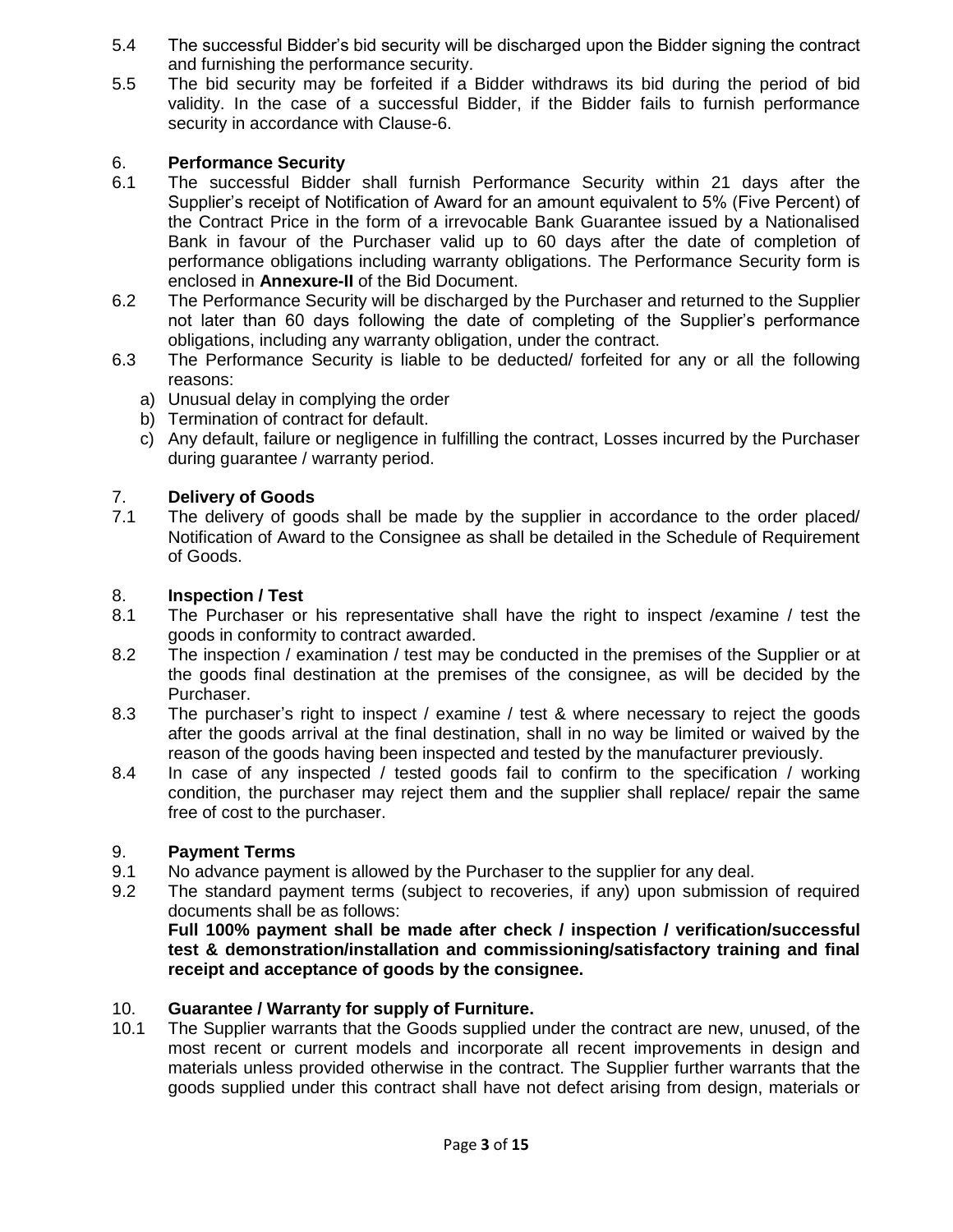workmanship or from any act or omission of the supplier that may develop under normal use of the supplied Goods in the conditions obtaining in the area of final destination.

- 10.2 Upon receipt of such notice, the supplier shall, with all reasonable speed, repair or replace the defective Goods or parts thereof, without costs to the Purchaser.
- 10.3 If the Supplier, having been notified, fails to remedy the defect(s) within a reasonable period, the purchaser may proceed to take such remedial action as may be necessary at the supplier's risk and expense and without prejudice to any other rights which the purchaser may have against the supplier under the contract.

## 11. **Packing**

11.1 The Supplier shall provide such packing of the Goods as is required to prevent their damage or deterioration during transit to their final destination. The packing shall be sufficient to withstand, without limitation, rough handling during transit and exposure to extreme temperatures, salt and precipitation during transit and open storage.

Packing case size and weights shall take into consideration, where appropriate, the remoteness of the Goods, final destination and the absence of suitable handling facilities at all points in transit.

#### 12. **Insurance**

- 12.1 The Purchaser will not pay separately for transit Insurance. The supplier is completely responsible for delivery of goods in perfect condition and shall replace/ rectify the missing / defective parts if any at his own cost.
- 12.2 The goods to be supplied under the Contract shall be fully insured (110% of the Ex-Factory/ Ex-shop value of the goods) against loss or damage incidental to manufacture or acquisition, transportation, storage & delivery of the goods from Warehouse / Factory / Exshop of the supplier to the delivery on "All Risk" basis including war Risks and Strike clauses.

#### 13. **Transportation**

13.1 The Supplier shall be required to meet all transport and storage expenses until delivery of the Goods covered in the contract to the Consignee.

#### 14. **Incidental Services**

- 14.1 The Supplier shall be required to provide any or all of the following services: (The cost shall be included in the Contract Price)
	- a) Furnishing of detailed literature / pamphlets / circuit diagram / operation & maintenance manual / drawings (as applicable) for each appropriate unit of supplied goods.
	- b) Furnishing of tools required for assembly and / or maintenance of the supplied goods.
	- c) Performance or supervision of on-site assembly and / or maintenance of the supplied goods.
	- d) Performance or supervision or maintenance and / or repair of the supplied goods, for a period of time agreed by the parties, provided that this service shall not relieve the supplier of any warranty / guarantee obligations under the contract.

#### 15. **Taxes and Duties**

- 15.1 The Supplier shall entirely responsible for all Government Taxes, Duties etc. incurred until delivery of the contract goods to the Consignee subject to recovery after words in the bill as claimed in the Bid offer.
- 15.2 The Excise Duty is payable to Manufacturer quoting excisable items, on production of proof thereof, if claimed in the Bid offer.
- 15.3 GST as applicable is payable to the suppliers, if claimed in the Bid offer.
- 15.4 Entry Tax, if paid by the Supplier, at the local (destination head) Corporation / Municipality / NAC is allowed once only on production of money receipt for such payment, if claimed in the Bid offer.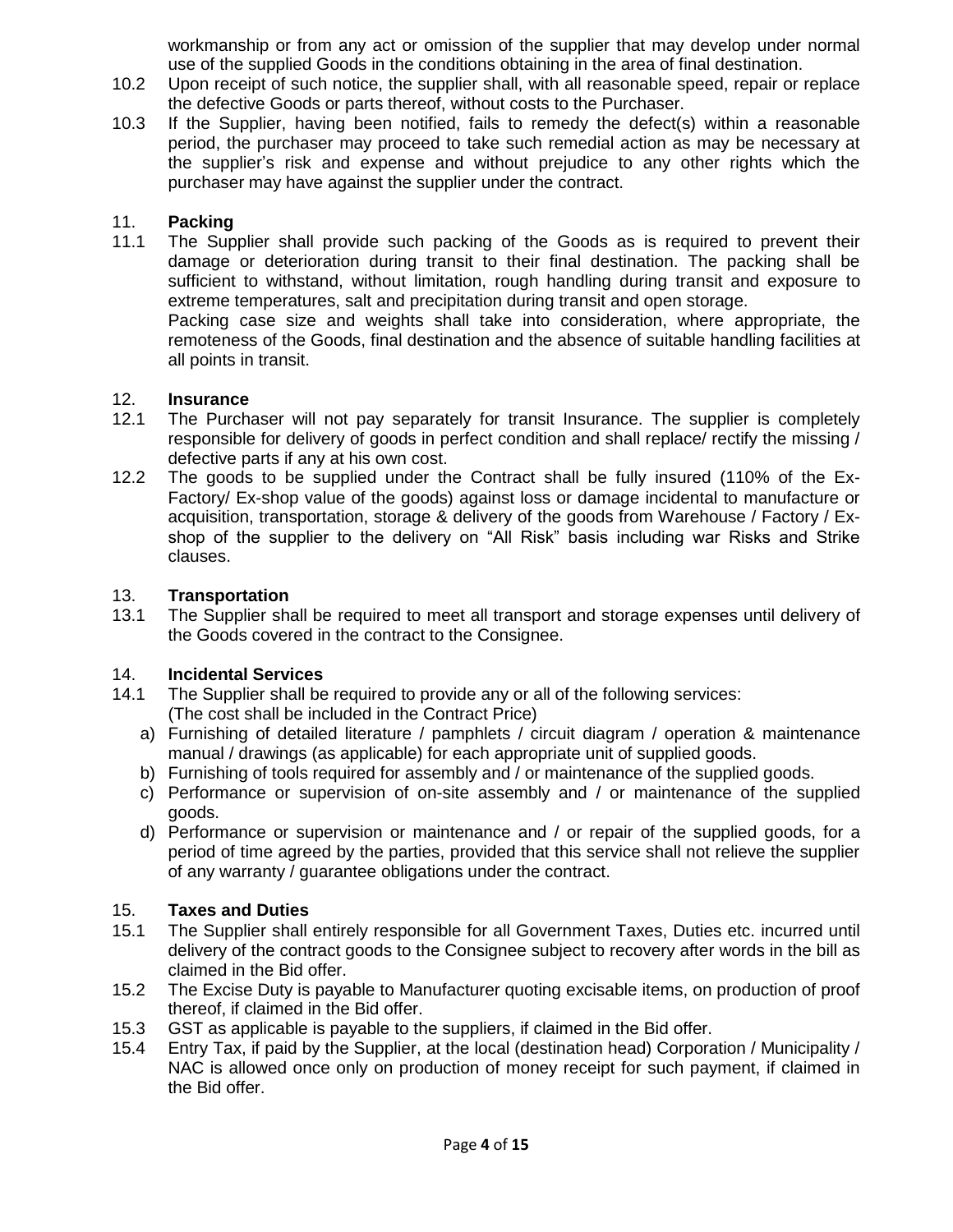## 16. **Period of Validity of Bids**

- 16.1 The bid shall remain valid for a period of minimum 120 days for acceptance, from the date of opening of bid as prescribed by the purchaser.
- 16.2 A bid valid for a shorter period may be rejected, as non-responsive.
- 16.3 In absence of any indication of the date of validity in the bid, it will be presumed that the offer will remain valid for a minimum period as prescribed.
- 16.4 In exceptional circumstances the purchaser may solicit the bidders consent for extension of the period of validity. If agreed upon, the bid security so deposited shall also be suitably extended.

## 17. **Standards**

17.1 The Goods supplied under this Contract shall conform to the standards mentioned in the Technical Specifications and when no applicable standard is mentioned, the Goods shall conform to the latest National/ International standards.

## 18. **Sealing and Marking of Bids**

18.1 The bidders shall submit bids in sealed covers. **The Bid Security in shape of draft shall be enclosed along with bid, failing which the tender will be rejected.**

## 18.2 **The sealed bid envelope shall be:-**

- a) Addressed to the Purchaser at the following address: **PRINCIPAL, PARALA MAHARAJA ENGINEERING COLLEGE AT: SITALAPALLI, BERHAMPUR, PIN-761003, DIST.:- GANJAM, ODISHA**
- b) Bear **"TENDER FOR SUPPLY OF HOSTEL FURNITURE" "DO NOT OPEN BEFORE ……" (**the last date & time of opening as indicated in tender notice).

## 19. **Deadline for Submission of Bids.**

- 19.1 Bids must be received by the Purchaser at the address specified no later than the date and time mentioned in the tender notice,
- 19.2 The Purchaser may, at its discretion, extend this deadline for the submission of bids.

## 20. **Late Bids**

20.1 Any bid received by the Purchaser after the deadline for submission of bids prescribed by the Purchaser, will be rejected and / or returned unopened to the Bidder.

## 21. **Opening of Bids by Purchaser**

21.1 The Purchaser will open bids on **27.05.2020 at 3.00 PM (Technical Bid)** & **30.05.2020 at 11.00 AM (Commercial Bid)** in the presence of Bidder's representatives who choose to attend, at the date & time of opening mentioned in the Tender Call Notice in the following location.

## **PRINCIPAL, PARALA MAHARAJA ENGINEERING COLLEGE**

## **AT: SITALAPALLI, BERHAMPUR, PIN-761003, DIST.:- GANJAM, ODISHA**

The Bidders' representatives who are present shall sign a register evidencing their attendance.

21.2 The Bidders' name, bid prices, modifications, bid withdrawals and the presence or absence of the requisite bid security if any and such other details as the Purchaser, at its discretion, may consider appropriate will be announced at the opening.

## 22. **Preliminary Examination**

- 22.1 The Purchaser will examine the bids to determine whether they are complete, whether any computational errors have been made, whether required securities have been furnished, whether the documents have been properly signed, and whether the bids are generally in order.
- 22.2 Arithmetical errors will be rectified on the following basis. If there is a discrepancy between the unit price and the total price that is obtained by multiplying the unit price and quality, the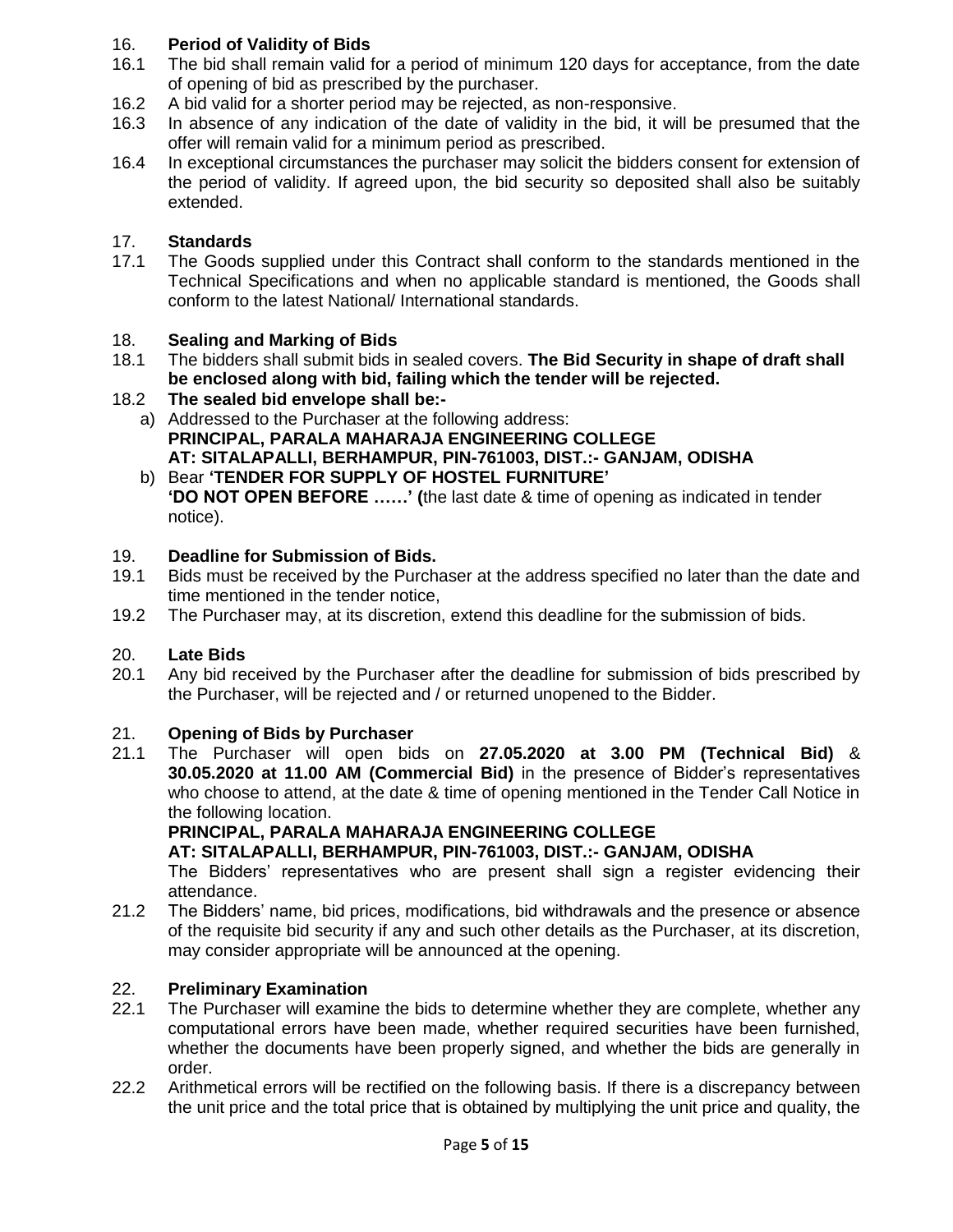unit price shall prevail and the total price shall be corrected. If the supplier does not accept the correction of the errors, its bid will be rejected. If there is a discrepancy between words and figures, the amount in words will prevail.

- 22.3 Prior to the detailed evaluation, the Purchaser will determine the substantial responsiveness of each bid to the Bidding Documents. For purposes of these Clauses a substantially responsive bid is one which conforms to all the terms and conditions of the Bidding Documents without material deviations. The Purchaser's determination of a bid's responsiveness is to be based on the contents of the bids itself without recourse to extrinsic evidence.
- 22.4 Bids received without certified copies of valid documents up to current year issued by competent authority may be treated as nonresponsive and liable for rejection.
- 22.5 Bids received without the requisite Bid Security shall be treated as non-responsive and shall be rejected.
- 22.6 The Purchaser may waive any minor informality or non-conformity or irregularity in a bid which does not prejudice or affect the relative ranking of any Bidder.
- 22.7 The bidder, who has qualified in the Technical round, is required to bring **sample** of each furniture at their own cost before opening of Commercial Bid for **SAMPLE TEST,** failing which their Commercial Bid will not be opened.

## 23. **Evaluation and Comparison of Bids**

- 23.1 The comparison shall be of ex-factory / ex-warehouse / off-the shelf price of the goods offered from within the Purchaser's country, such price to include all costs as well as duties and taxes paid or payable on components and raw-material incorporated or to be incorporated in the goods, the CIF port-of-entry price of the goods offered from outside the Purchaser's Country.
- 23.2 The Purchaser's evaluation of a bid will take into account, in addition to the bid price and the price of incidental services, the following factors :
	- a) Cost of the inland transportation, insurance and other costs as per Clause 4 within the Purchaser's Country incidental to delivery of the goods to their final destination;
	- b) Delivery schedule offered in the bid;
	- c) Deviations in payment schedule from that specified in the General Terms & Conditions of Contract;
	- d) The cost of components, spare parts and service.
	- e) The availability in the Purchaser's country of spare parts and after sales services for the goods offered in the bid;
	- f) The projected operating and maintenance costs during the life of the equipment / goods.
	- g) The performance and productivity of the equipment / goods offered;
	- h) The quality and adaptability of the equipment / goods offered.

## 24. **Award Criteria**

- 24.1 The Purchaser will award the Contract to the successful Bidder whose bid has been determined as the lowest evaluated bid, provided further that the Bidder is determined to be qualified to perform the Contract satisfactorily.
- 24.2 Quality, durability and adaptability of the equipment/ goods offered suiting to use in Training Practice shall continue to be the overriding factor for selecting any goods and determining the lowest evaluated bid.

## 25. **Purchaser"s Right to Accept any Bid and to Reject any Bid**

25.1 The Purchaser reserves the right to accept or reject any bid and to annul the bidding process and reject all the bids at any time prior to award of Contract, without thereby incurring any liability to the affected Bidder or Bidders of the grounds for the Purchaser's action.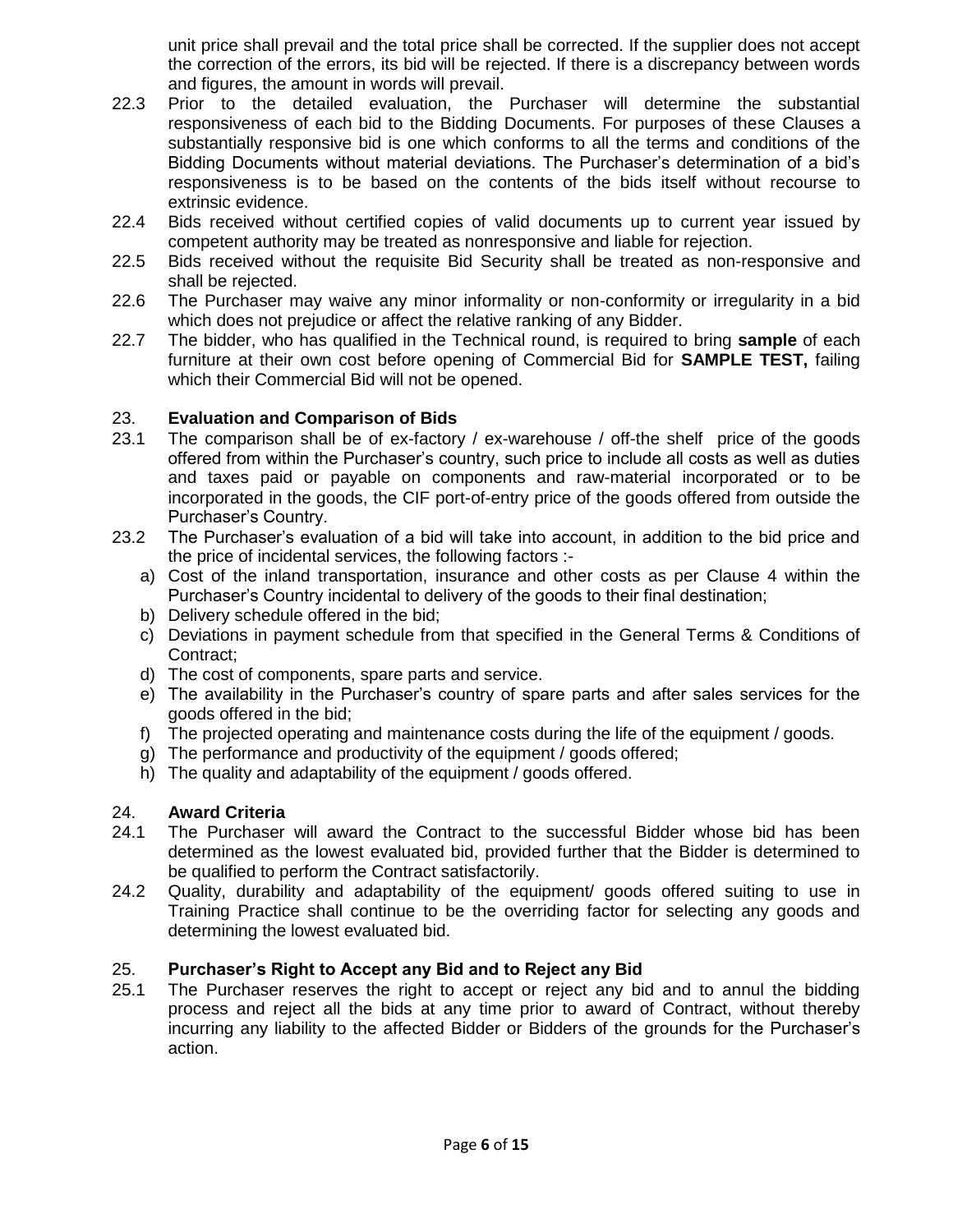## 26. **Notification of Award**

- 26.1 Prior to the expiration of the period of bid validity, the Purchaser will notify the successful Bidder in writing by registered letter or by Fax, to be confirmed in writing by registered letter or by speed post, that its bid has been accepted.
- 26.2 The notification of award will constitute the formation of the Contract.
- 26.3 Upon the successful Bidder's furnishing of the performance security, the Purchaser will promptly notify each unsuccessful Bidder and will discharge its bid security.

#### 27. **Signing of Contract**

- 27.1 At the same time as the Purchaser notifies the successful Bidder that its bid has been accepted, the Purchaser will send the Bidder the Contract Form provided in the bidding documents, incorporating all agreements between the parties.
- 27.2 Within twenty one (21) days of receipt of the Contract Form, the successful Bidder shall sign and date the contract and return it to the Purchaser.
- 28. The Outside state firms are advised to open your firm at Odisha State or authorized one Odisha Registered firm before submit the tender documents.

## 29. **Resolution of Disputes**

- a) The Consignee (Principal, Parala Maharaja Engineering College, Sitalapalli, Berhampur) & the Supplier should try to resolve the disputes (if any) amicably.
- b) Thereafter, it may be taken to the proper Court of Law of Berhampur, Ganjam District, where the college situated.

**Sd/-** Principal PMEC, Berhampur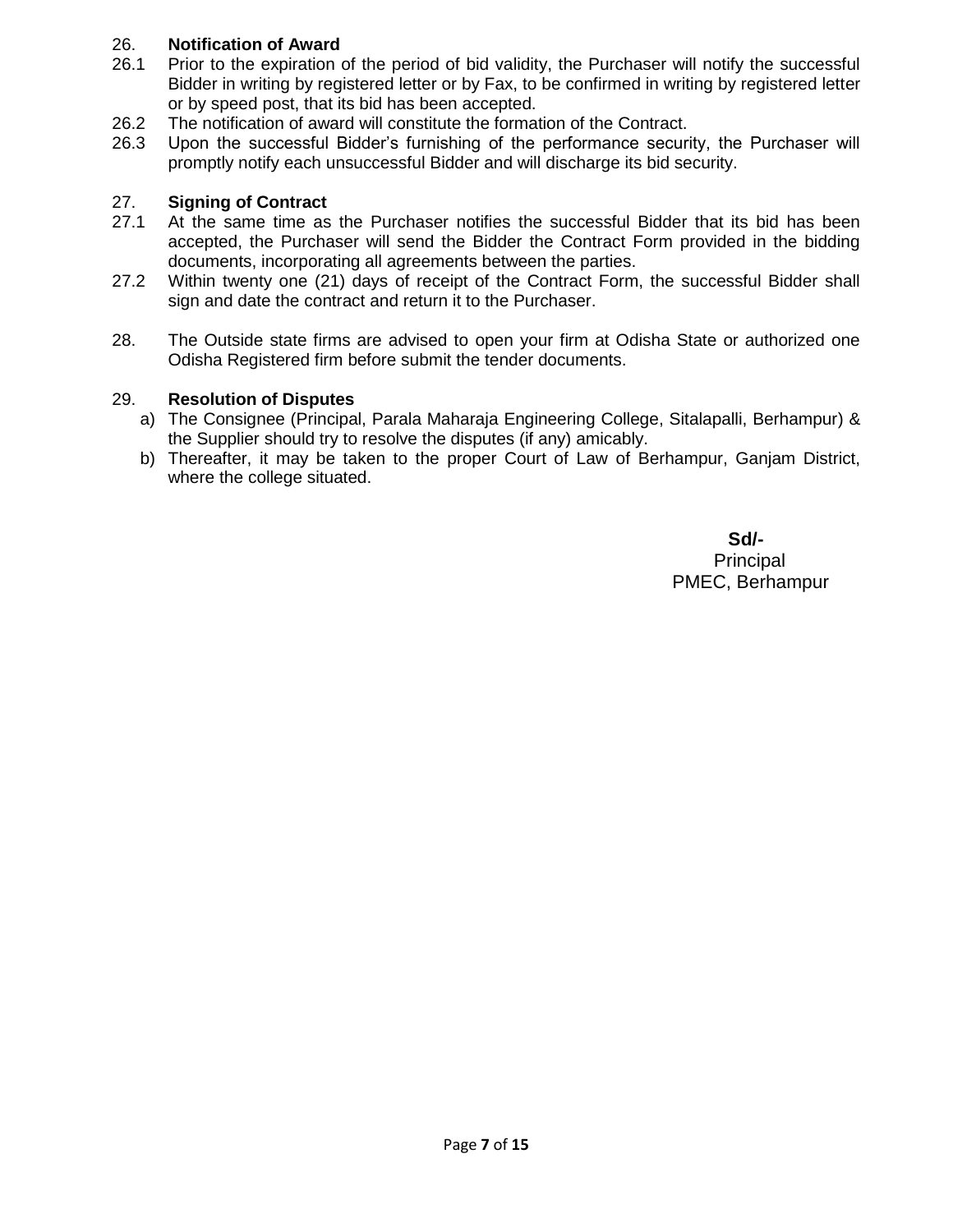*Annexure-I*

## **PRICE SCHEDULE FOR GOODS (ITEM WISE)**

| Bid No.  |  |
|----------|--|
| Category |  |

- 1, Item No. **:**
- 2. Item with specification **:**
- 3. Total quantity to be delivered **:** (Approx. quantity as shown in schedule of requirement)
- 4. Bid Price.
	- a) Rate per unit at delivery point **:** (excluding tax component)
	- b) Delivery cost at site (3 x 4a) **:**
- 5. Delivery period offered **:**
- 6. Break up Price (of SL 4b)
	- a) Ex-factory/Ex-ware house/Ex-show room/off the shelf price **:**
	- b) Packing, forwarding & handling charge **:**
	- c) Insurance charge (if any) **:**
	- d) Transportation cost up to institution **:**
	- e) Erection, Assembly, Commissioning & incidental service **:**
	- f) Delivery cost at site (excluding tax component)  $(Add 6a + 6e) = 4b.$
- 7. Tax Components.
	- a) Excise duty (if any) **:**
	- b) GST and other levies (if any) **:**
	- c) Total tax component (Add 7a + 7b) **:**
- 8. Delivery cost at site (including tax component)  $(Add 6f + 7c)$

**Signature of the Bidder**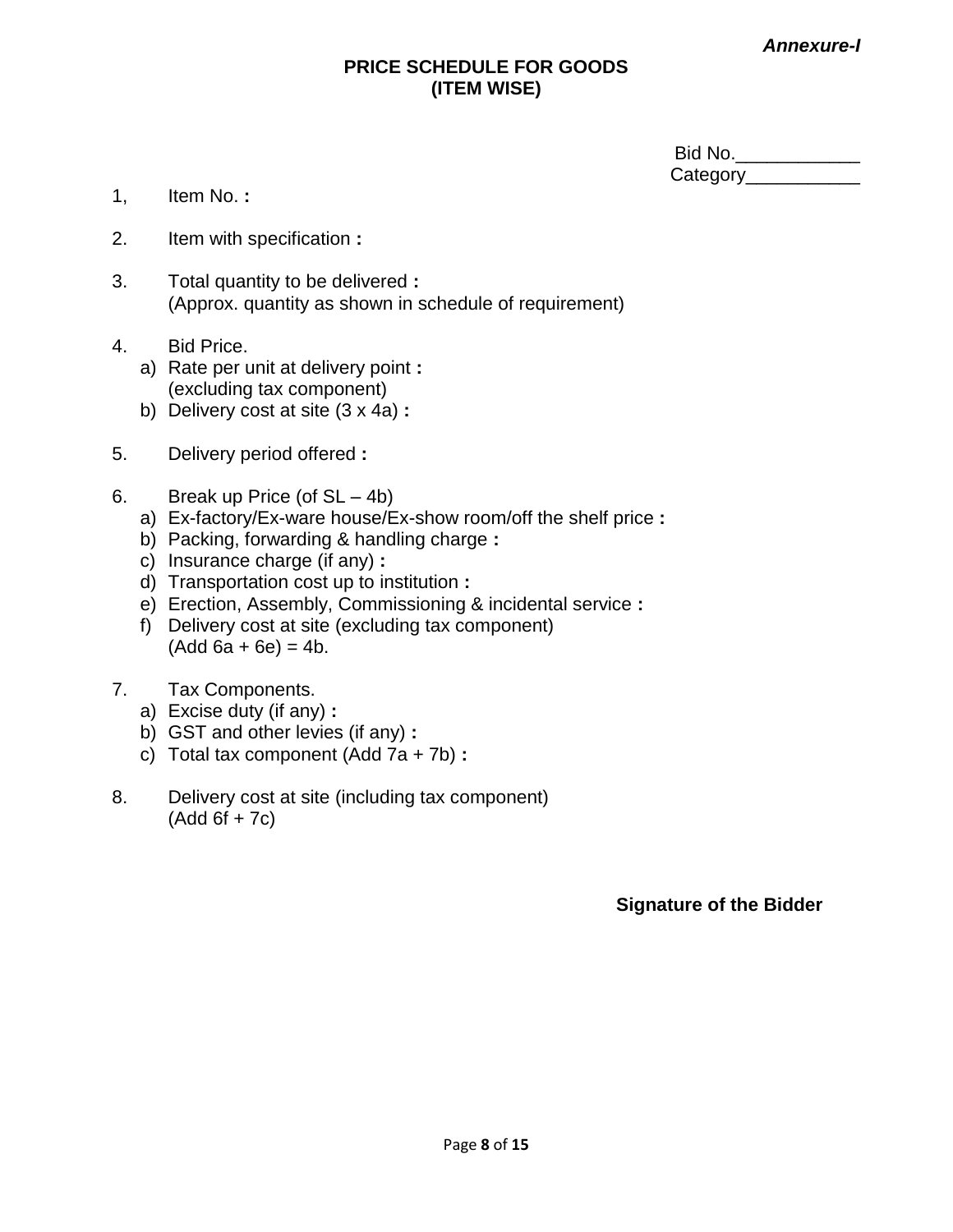#### *Annexure-II*

#### **PERFORMANCE SECURITY**

Bid No. \_\_\_\_\_\_\_\_\_\_\_

Notification of Award No.

To

The Principal Parala Maharaja Engineering College Sitalapalli, Berhampur-761003.

M/s……………………………………………………… (Address)……………………………………………….. …………………………………………………………..

(The Supplier)

Where in the above supplier has undertaken in pursuance of contract for the above referred bid to supply the goods & services as mentioned in the notification of Award of Contract issued by you (the purchaser) in favour of the supplier.

Where as it has been stipulated by you in the said Notification of Award that the supplier shall furnish you with a Bank Guarantee by a Nationalised Bank for the sum as specified there in as security for compliance with the supplier's performance obligations in accordance with the contract.

And where as we have agreed to give the supplier a Bank Guarantee.

Therefore, we hereby affirm that we are guarantors and responsible to you on behalf of the supplier, up to a sum of Rs………………… (Rupees……………………………………………………………… ………………… ……………………………………….) and we undertake to pay you, upon your first written demand declaring the supplier to the in default under the contract and without cavil or argument, any sum or sums within the limits of guarantee amount, as aforesaid, without your needing to prove or to show grounds or reasons for your demand of the sum specified therein. This guarantee is valid until………….Day of ………………………. Month of 20\_\_\_.

 **Signature of Authority of Guarantor Bank** Date :- **Address and Seal.**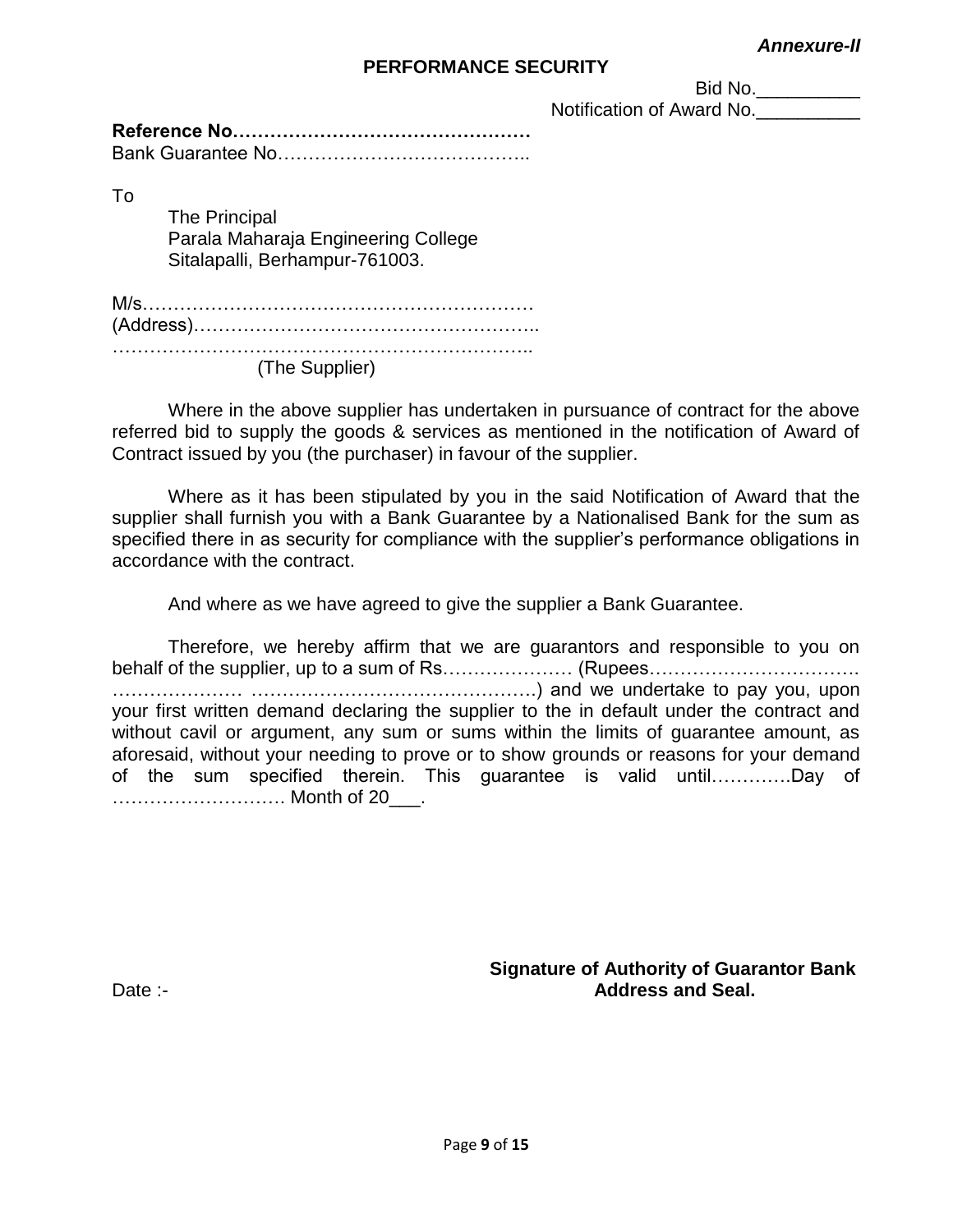*Annexure-III*

## **WARRANTY MAINTENANCE CONTRACT AGREEMENT**

THIS AGREEMENT made the.................day of ...................month 2011 between The Principal, Parala Maharaja Engineering College (PMEC), Berhampur, Orissa (hereinafter "the Purchaser") of the one part and M/s....................................................................................... ................................................................................. (hereinafter called "the Supplier") of the other part:

WHEREAS the Purchaser invited bids for certain Goods and ancillary services viz., supply, installation and commissioning of the equipment at Consignee site including Warranty Maintenance Services and has accepted a bid by the Supplier for the supply, installation and commissioning of the equipment specified below at the Consignee site including Warranty Maintenance Services for a period of 3 years / 1 year from the date of installation and commissioning of the equipment as per PMEC's award of Contract No...........Dated…………….

## **Name of the Furniture Constraint Constraint Constraint Constraint Constraint Constraint Constraint Constraint Constraint Constraint Constraint Constraint Constraint Constraint Constraint Constraint Constraint Constraint C**

(To be filled in as per details of goods in the award of Contract)

## **NOW THIS AGREEMENT WITNESSETH AS FOLLOWS:**

- 1. Maintenance Services shall consist of Preventive and Corrective maintenance of equipment specified above & will include supply and replacement of parts free of cost.
- 2. Preventive maintenance, monthly once, which includes:
- 2.1 Check-up to ensure that device connection is proper, cabling is at proper condition etc.
- 2.2 Cleaning of the above equipment & checking the System Performance.
- 3. The Supplier is to furnish the tentative schedule of the preventive maintenance (as mentioned in item 1 ) of Warranty Maintenance Contract (WMC ) to be carried out.
- 4. The parts replaced must be new parts or equivalent in performance to new parts.
- 5. The Supplier will also provide the same maintenance service in case of the movement of equipment from the place of original installation to a different place or location.
- 6. Any complaint informed through telephone must be acknowledged with a Complaint No. by the Supplier which will be noted by Consignee. All further contact with the Supplier on such complaint will be initiated through that Complaint No. Once rectification done, that No. will be canceled by both parties. A register is to be maintained by the Supplier where complaints are to be noted along with Complaint No.
- 7. Shoes should be removed before entering into the Computer room or the place at which the equipment has been installed.
- 8. The maintenance shall normally be done during working hours of the customer i.e. from 10 AM to 5 PM. However, in case of emergency, maintenance may have to be done beyond office hours and even on holidays. Prior arrangement through proper communication should be worked out in all such cases by the Supplier and the Consignee.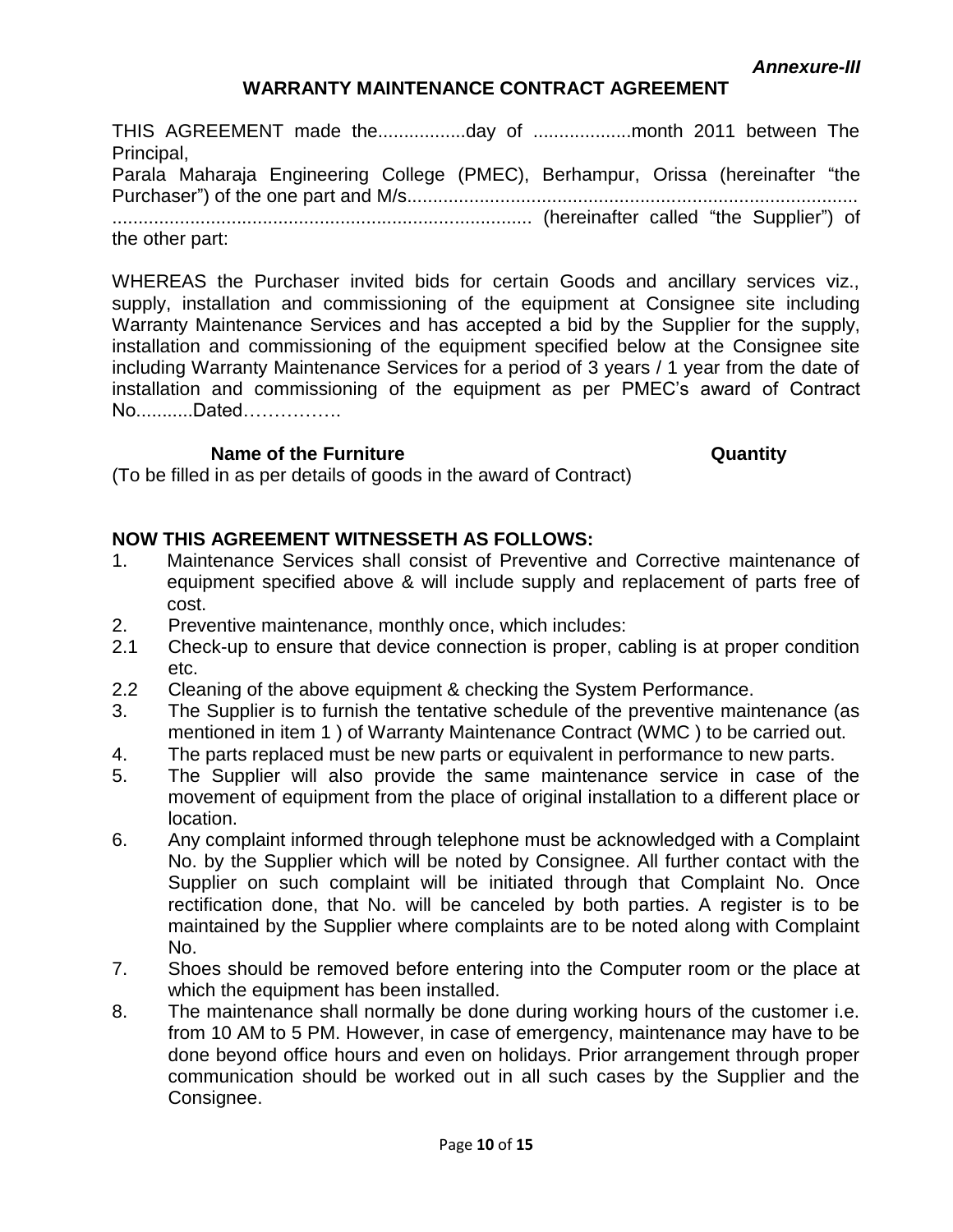- 9. The Service Engineer of the Supplier will be allowed to handle the respective equipment only in presence of the officer in charge at the Consignee site.
- 10. The Supplier should ensure that maintenance job is not hampered / delayed due to paucity of spares / inadequate man power etc.
- 11. The Supplier should submit the services call report, to the Consignee for each and every service call without fail.
- 12. In case of delay / lack of communication, down time will be calculated as mentioned below in WMC Clause.

## **WARRANTY MAINTENANCE CONTRACT (WMC) CLAUSE**

Normal response time for repair is 24 hours from the actual time of reporting of the problem to the Supplier.

|           | <b>Period</b>               | <b>Extension of WMC period</b>   |
|-----------|-----------------------------|----------------------------------|
| Response  | Above 24 hrs & below 48 hrs | 2 days for delay of each day     |
| Time      | Above 48 hrs & below 96 hrs | One Week for each day of delay   |
|           | Above 96 hrs                | Two weeks for each day of delay  |
| Down time | Above 24 hrs & below 48 hrs | Two days for each day of delay   |
|           | Above 48 hrs & below 96 hrs | One Week for each day of delay   |
|           | Above 96 hrs                | Two weeks for each day of delay. |
|           |                             |                                  |

- 13. The Supplier evaluation data format for the WMC of Consignee systems may be filled up for necessary action.
- 14. All formats after filled up should be signed at the end of each page by the Supplier.

15. The decision of \_\_\_\_\_\_\_\_\_\_\_\_\_ (Head of the Organization) will be final and binding.

| Signature         | Signature        |
|-------------------|------------------|
| For the Purchaser | For the Supplier |
| Name:             | Name:            |
| Designation:      | Designation :    |
| Address:          | Address:         |
| Telephone No:     | Telephone No:    |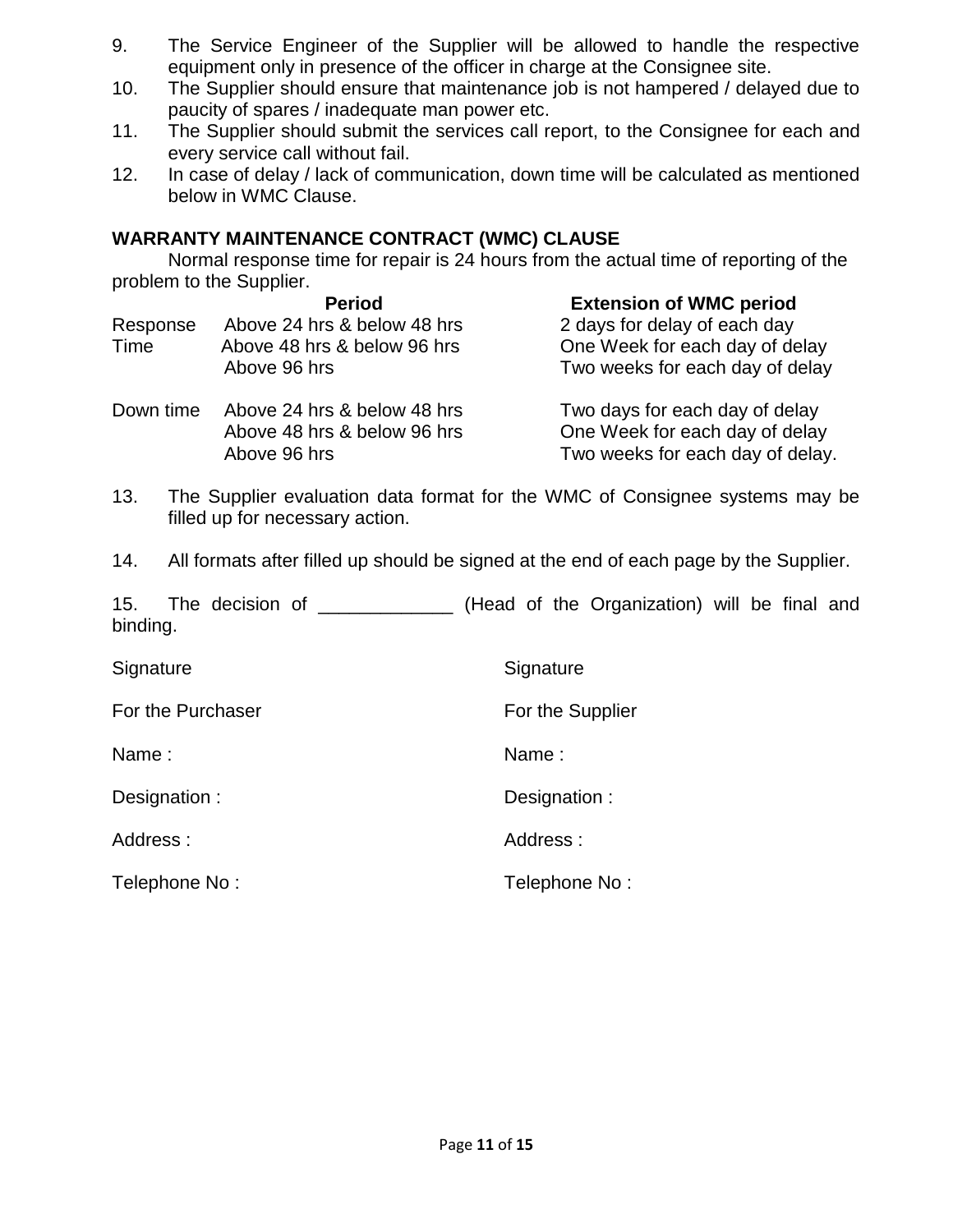*Annexure-IV*

## **MANUFACTURES" AUTHORISATION FORM**

**No.\_\_\_\_\_\_\_\_\_\_\_/ Date \_\_\_\_\_\_\_\_\_\_\_\_\_\_/**

**To**

## **The Principal Parala Maharaja Engineering College Sitalapali, Berhampur-761003.**

Dear Sir,

|                                                                                                                                                                    | Tender No. |
|--------------------------------------------------------------------------------------------------------------------------------------------------------------------|------------|
| We                                                                                                                                                                 | who are    |
| established and reputable manufacturers of _____<br>factories at                                                                                                   | having     |
| (Address of Factory) to thereby authorize M/s.                                                                                                                     |            |
| (Name and address of Agent) to submit a bid and sign the contract with you against the<br>above tender.                                                            |            |
| *No company or firm or individual other than M/s.                                                                                                                  | are        |
| authorized to bid and conclude the contract in regard to this business against this specific<br>IFB.                                                               |            |
| We hereby extend our full guaranty and warranty as per general conditions of contract for<br>the goods and services offered by the above firm against this tender. |            |

Yours faithfully,

## *(Signature for and on behalf of Manufacturers)*

Note: This letter of authority should be on the letterhead of the manufacturer and should be signed by a person, competent and having the power of attorney to bind the manufacturer. It should be included by the Bidder in its bid.

\*This para should be deleted for simple items where manufacturers sell the product through different stockiest.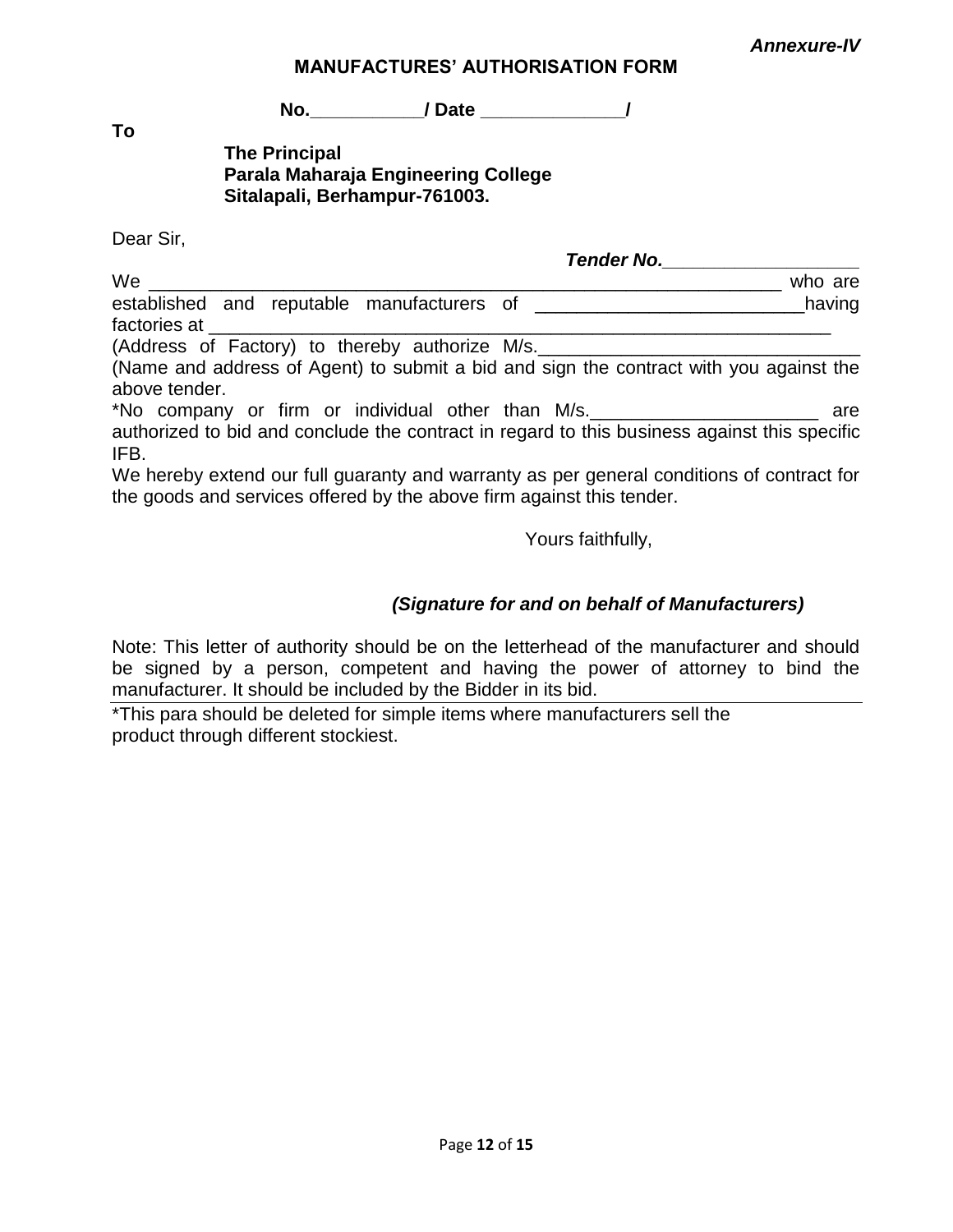## **CALCULATION OF BID SECURITY**

| Item<br>No. | <b>Item Quoted</b>                              | Approx.<br>Qty. | <b>Rate/Unit (Highest</b><br><b>Quoted Rate)</b> | <b>Total Amount</b><br>(in Rs.) |
|-------------|-------------------------------------------------|-----------------|--------------------------------------------------|---------------------------------|
|             |                                                 |                 |                                                  |                                 |
|             |                                                 |                 |                                                  |                                 |
|             |                                                 |                 |                                                  |                                 |
|             |                                                 |                 |                                                  |                                 |
|             |                                                 |                 |                                                  |                                 |
|             |                                                 |                 |                                                  |                                 |
|             |                                                 |                 |                                                  |                                 |
|             |                                                 |                 |                                                  |                                 |
|             |                                                 |                 |                                                  |                                 |
|             |                                                 |                 |                                                  |                                 |
|             |                                                 |                 |                                                  |                                 |
|             |                                                 |                 | <b>Grand Total:-</b>                             | Rs.                             |
|             | Bid Security Amount :- 1% of Grand Total Amount |                 |                                                  | Rs.                             |

## **Signature of Bidder**

N.B. – Only highest rates (if alternate models quoted) of each item quoted are to be taken in to account for calculation of bid security.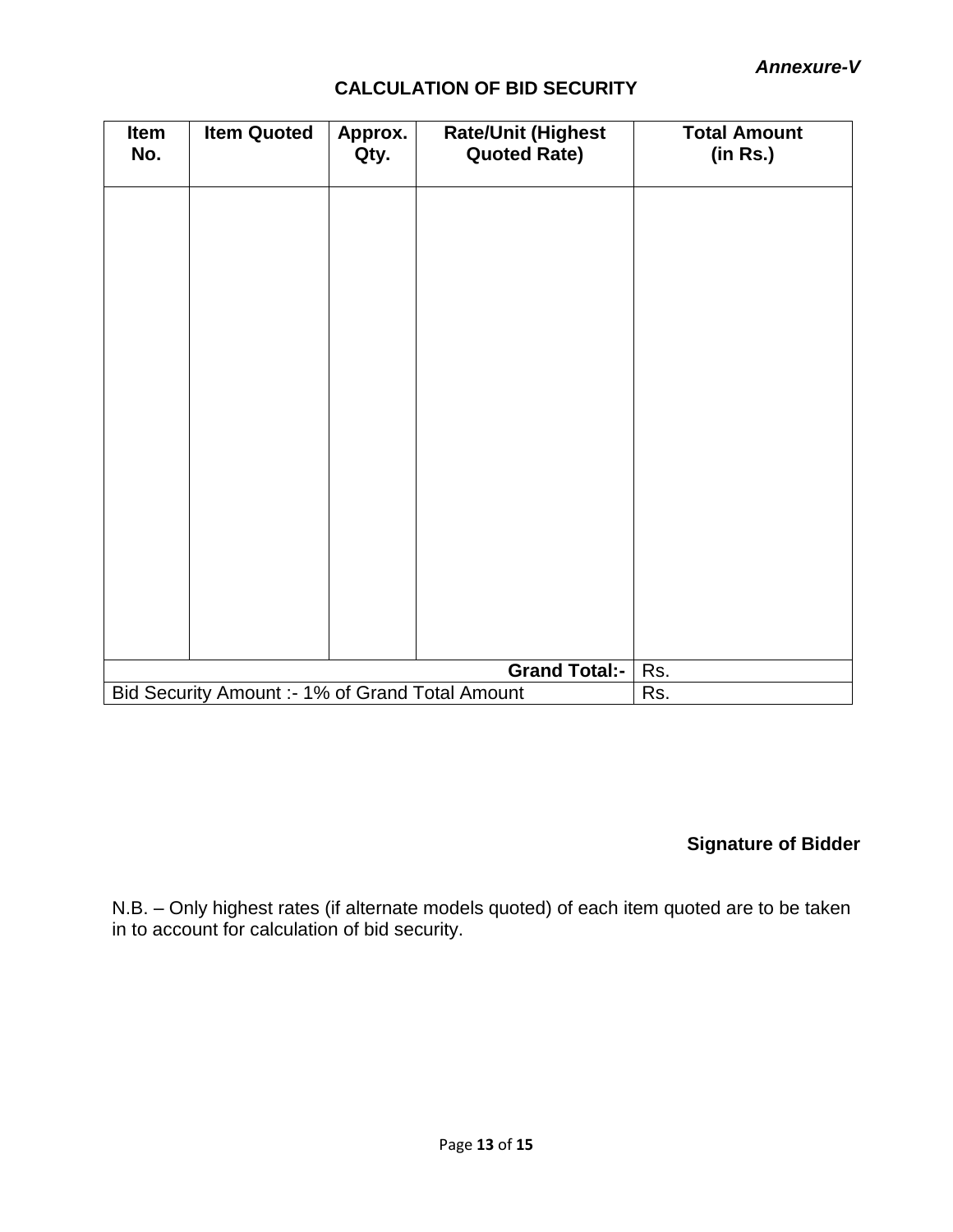## **PARALA MAHARAJA ENGINEERING COLLEGE, BERHAMPUR**

|     |                              | <b>Synopsis</b>                                                   |
|-----|------------------------------|-------------------------------------------------------------------|
| 1.  | Tender number and date       |                                                                   |
| 2.  | Name & address of the party  |                                                                   |
| 3.  | Name of the owner/proprietor |                                                                   |
| 4.  | TIN/SRIN/VAT No. of the firm |                                                                   |
| 5.  | Permanent account number     |                                                                   |
| 6.  | <b>BID</b> amount            |                                                                   |
| 7.  | BID DD No. & date            |                                                                   |
| 8.  |                              | Documents attached (Tick mark) : (i) Photocopy of GST certificate |
|     |                              | : (ii) Photocopy of PAN                                           |
| 9.  | Rates                        | : (To be submitted item-wise in the Annexure-I)                   |
| 10. | Other items if any           |                                                                   |

Date :

Place: **(Signature of the authorized person) Seal**